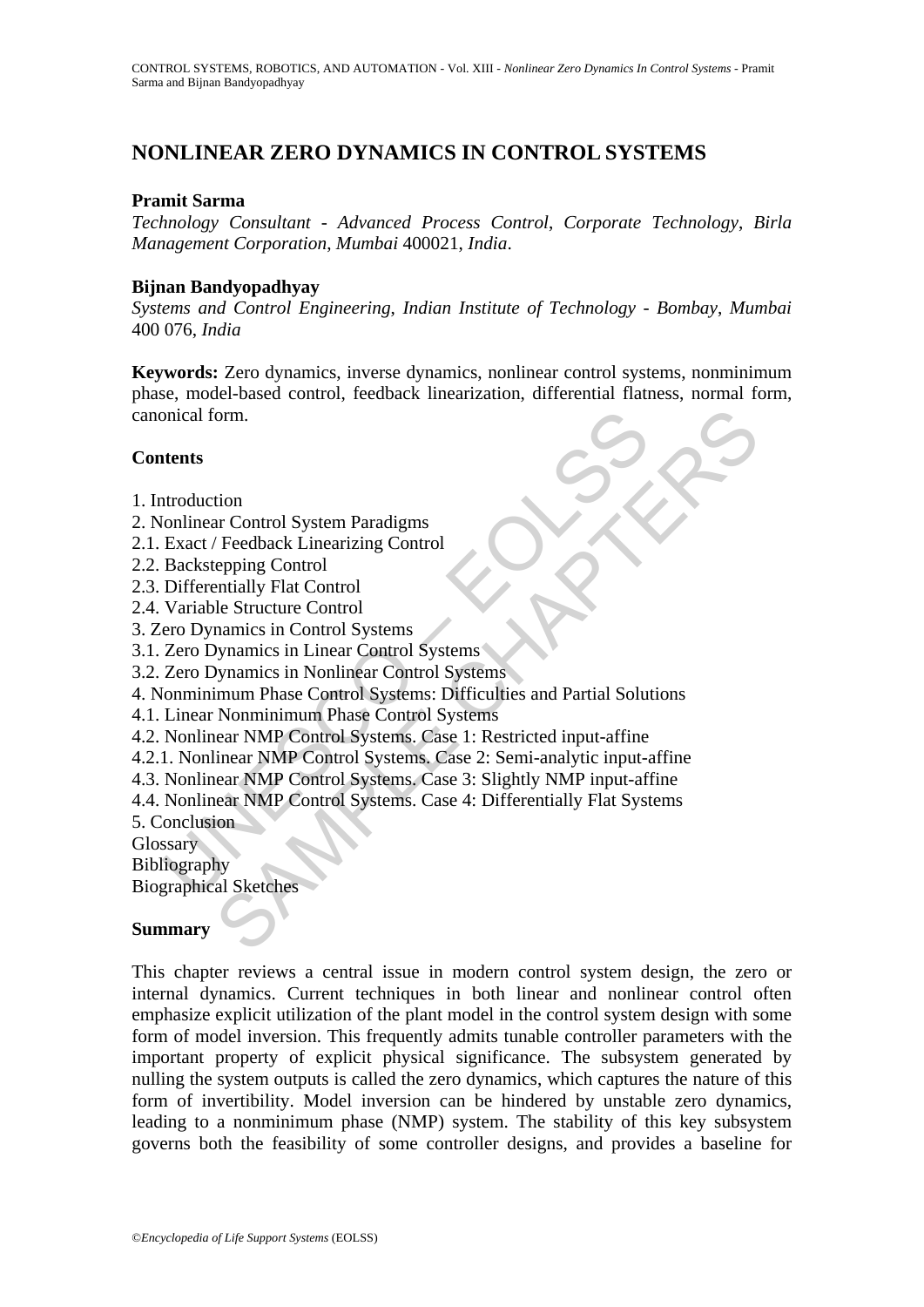minimum achievable closed-loop performance. Zero dynamics are the nonlinear generalization of the properties of zeros in a linear plant model, and must be assessed for each nonlinear control system. Some typical formulations of zero dynamics arising from different viewpoints, or methods of controller design, are covered to provide a feel for the nature of the problem. There are fairly general analytic solutions for many classes of nonlinear minimum phase systems. However, many important technological systems, including bioreactors and air or land vehicles, fall into the class of nonlinear NMP systems. These are generally more difficult for controller design, and rarely possess completely general solutions. A brief review of important model-based nonlinear control structures is included since their design is intimately connected with the zero dynamics of the system. Some interesting NMP systems are discussed, with a few approximate-analytic methods of design, to highlight the difficulties that stem from the existence of unstable zero dynamics.

# **1. Introduction**

absolvence of unstable zero dynamics.<br>
Introduction<br>
Ident technological systems, so ubiquitous in society today, contract<br>
are the best performance out of a given systems possess de<br>
avior. To extract the best performance considerate a system solution is notically and the system by the systems of the systems of the systems and requirements. Virtually all such systems possess degrees of nonlife o expans and requirements. Virtually all such s Modern technological systems, so ubiquitous in society today, continue to expand in their usages and requirements. Virtually all such systems possess degrees of nonlinear behavior. To extract the best performance out of a given system, often by maximizing energy efficiency while minimizing losses and wastage, sophisticated model-based nonlinear controllers (MB-NLC) are increasingly used, such as exact/feedback linearization control (ELC), backstepping, and differential flatness-based control, among others. They tend to have the advantage of being derived from explicit physical laws. Such controllers inherit parameters related to the physical model, a desirable design feature. They are found today in diverse technologies including biotechnology, aerospace, chemical processes, mechatronics, and power systems.

The generic design of most of the MB-NLC's involves some form of model inversion. The feasibility of this inversion is largely determined by the stability properties of a special dynamical subsystem generated by nulling the relevant outputs of the control system, the *zero dynamics*. If the zero dynamics system is stable, the system is said to be minimum phase (MP). Otherwise it is said to be nonminimum phase (NMP).

Analytic controller synthesis algorithms such as the ELC and others mentioned above tend to assume that the system is minimum phase. There exist important results indicating that the system being MP is a *necessary* condition to design analytic control laws that achieve high performance, namely asymptotic or even exact tracking, for an important class of systems. Philosophically, the negation of this condition by NMP systems suggests approximate or specific solutions to the controller design problem, some of which will be demonstrated here. NMP systems may impose basal performance limitations, which is evident if a similar "ideal" MP system can be compared. Many technologically significant systems turn out to be NMP, and accordingly pose a significant obstacle to effective controller design.

Stability of the zero dynamics is a key issue in the design for any control law synthesis for a nonlinear controlled system (NLCS), and must always be explicitly checked before commencing controller design. Unstable zero dynamics, in the form of NMP systems, today continue to constitute an open control systems research problem, and has led to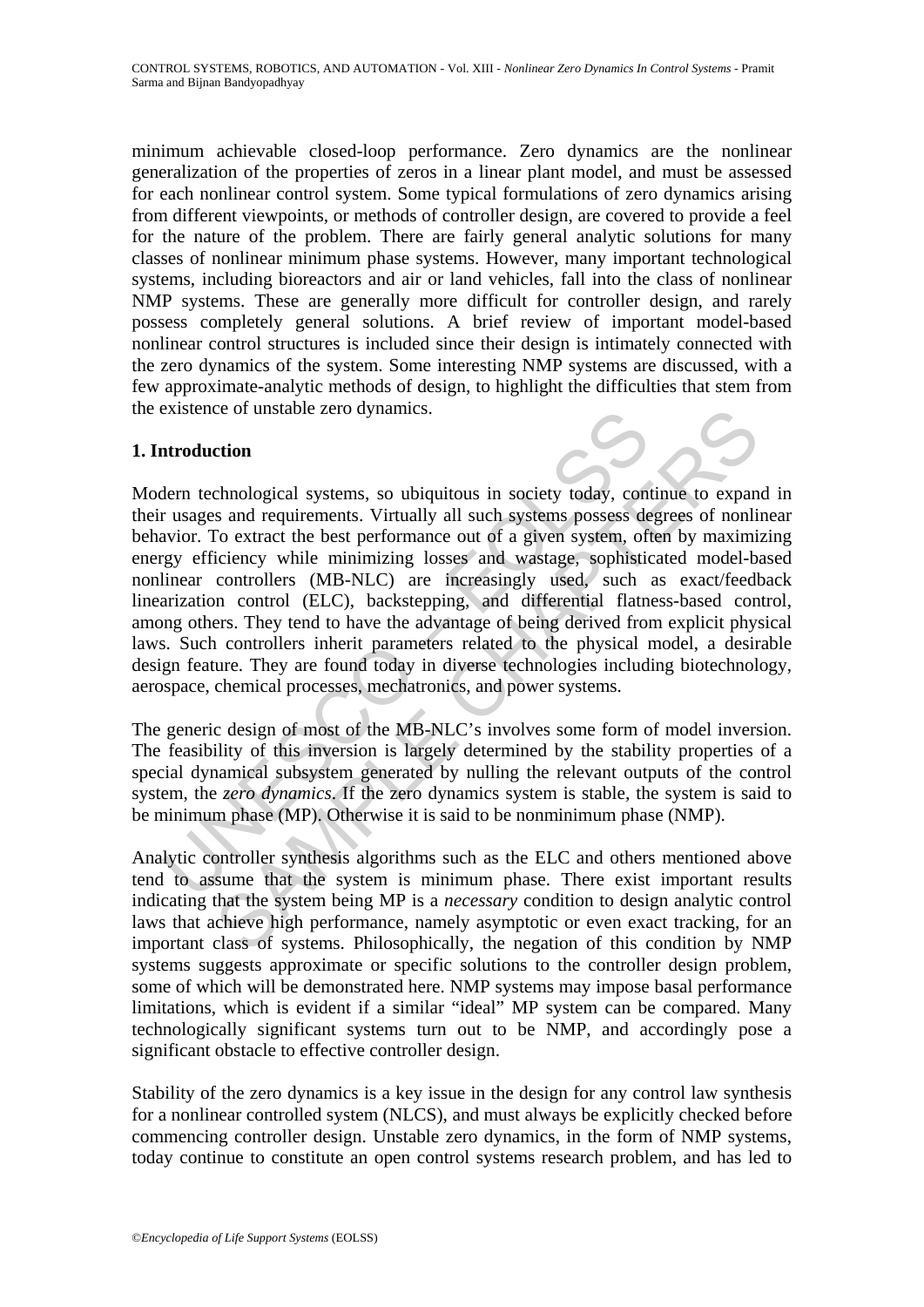several new innovative control laws. Some of these are covered briefly to indicate the evolving state of the art, and to demonstrate the style of approaches to this broad-based and important set of systems.

# **2. Nonlinear Control System Paradigms**

There is a range of powerful methods available with various modifications, both generalizations and specializations, available for designing model-based nonlinear controllers (MB-NLC). A detailed exposition is both beyond the scope of this chapter, as well as too voluminous. In place of that, some of the more important methods, particularly exact/feedback linearizing control (ELC), backstepping, differential flatness-based control (DFC), and variable structure control (VSC) will be described briefly with an emphasis on design (rather than analytic properties). These methods share some common features. All are function topologically oriented, finite dimensional (ordinary differential or differential-algebraic model-based), relying on possibly iterative and at least partially linearizing geometric transformations rooted in differential geometry or algebra.

If with an emphasis on design (rather than analytic properties<br>
esome common features. All are function topologically oriented,<br>
inary differential or differential-algebraic model-based), relative and at least partially l in an emphass on design (rather than analytic properties). These metted in an emphass on design (rather than analytic properties). These metted differential or differential-algebraic model-based), relying on possed at lea In this chapter it will be assumed that there is full access to state information. For ease of notation and simplicity, all systems will be assumed to be single-input/single-output (SISO), unless otherwise mentioned. Short sketches of some relevant NLCS design paradigms are covered here. Each method has a definite and strong dependence on the behavior of the zero dynamics subsystem. The connection to zero dynamics is mentioned only briefly in this section, and will be expanded upon appropriately in the next section.

A fairly general SISO nonlinear control system (NLCS) *n* -dimensional model can be given by

$$
\dot{x} = f(x, u) \n y = h(x),
$$
\n(1)

where  $x \in \mathcal{X} \subset \mathbb{R}^n$  is the state,  $u \in \mathbb{R}^1$  the control input, and  $y \in \mathbb{R}^1$  is the (selected) system output.  $X$  denotes the state manifold. Typically, the system descriptor functions are assumed to be sufficiently smooth, with the state map  $f \in C^{\infty}(\mathbb{R}^n \times \mathbb{R}^1, \mathbb{R}^n)$ , and the output map  $h \in C^{\infty}(\mathbb{R}^n, \mathbb{R}^1)$ .

# **2.1. Exact / Feedback Linearizing Control**

Many systems can be described or approximated well by an important substructure of the general NLCS of Eq. (1) called an *input-affine* form

$$
\dot{x} = f(x) + g(x)u(t) \n y = h(x).
$$
\n(2)

In this sketch we emphasize the *input-output linearization* version of ELC, which has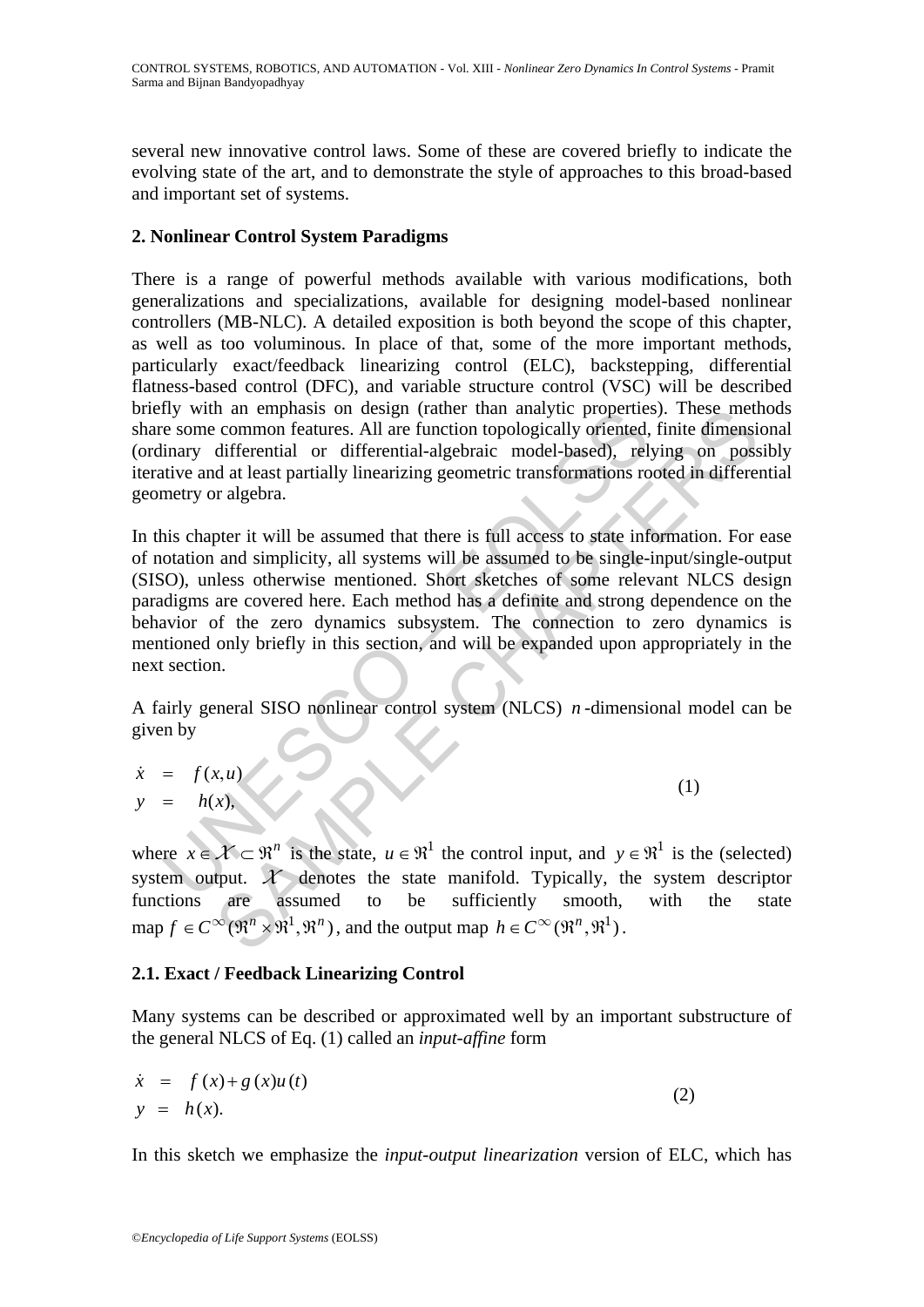less stringent analytic requirements compared to the closely related but more difficult to calculate state space linearization version (which includes the analytical solution of a system of partial differential equations). With similar functional assumptions to the general NLCS (1), and additional restrictions particularly certain involutivity conditions, ELC design is implementable. Without loss of generality, assume  $x = 0$  is an equilibrium point of Eq. (2), i.e.  $f(0) = 0$ .

Consider an input-affine NLCS of the form (2). The relative degree of the system is said to be  $r \leq n$  at a point  $x^{\circ}$  if

$$
L_g L_f^k h(x) = 0, k < r - 1, \forall x \in B(x^o)
$$
  

$$
L_g L_f^{r-1} h(x^o) \neq 0,
$$

where

$$
L_g L_f^{-1}h(x^o) \neq 0,
$$
  
where  

$$
L_g h(x) = \frac{\partial h}{\partial x} g(x); \quad L_g L_f h(x) = \frac{\partial L_f h(x)}{\partial x} g(x) = L_g (L_f h(x))
$$
  

$$
L_f^k h(x) = \frac{\partial L_f^{k-1}h(x)}{\partial x} f(x) = L_f (L_f^{k-1}h(x))
$$
  
denote the appropriate system Lie derivative operations used extensively in ELC.  
Let system (2) have a relative degree  $r \leq n$  in a certain neighborhood  $X_0$  of x  
Consider a stable linear differential operator  $\gamma(\rho)$  of degree  $r (\rho = \frac{d}{dt})$   

$$
\gamma(\rho) = \gamma_r \rho^r + \gamma_{r-1} \rho^{r-1} + ... + 1.
$$
  
Then the system output can be written as  

$$
\gamma(\rho) y(t) = b(x) + a(x)u(t)
$$
  
with  $a(x) \neq 0$ ,  $b(x)$  suitable ELC-derived functions which arise from appropriate  
variable coordinate transformations of the form  

$$
z = \Phi(x) = (h(x), h^{(1)}(x), ..., h^{(r-1)}(x), \phi_{r+1}(x), ..., \phi_n(x)),
$$
 (5)

denote the appropriate system Lie derivative operations used extensively in ELC. Let system (2) have a relative degree  $r \le n$  in a certain neighborhood  $\mathcal{X}_0$  of  $x = 0$ .

Consider a stable linear differential operator  $\gamma(\rho)$  of degree  $r$  ( $\rho = \frac{d}{dt}$ )

$$
\gamma(\rho) = \gamma_r \rho^r + \gamma_{r-1} \rho^{r-1} + \dots + 1. \tag{3}
$$

Then the system output can be written as  $\gamma(\rho) y(t) = b(x) + a(x)u(t)$  (4)

with  $a(x) \neq 0$ ,  $b(x)$  suitable ELC-derived functions which arise from appropriate state variable coordinate transformations of the form

$$
z = \Phi(x) = (h(x), h^{(1)}(x), \dots, h^{(r-1)}(x), \phi_{r+1}(x), \dots, \phi_n(x)),
$$
\n(5)

where  $h^{(i)}(x)$  denotes the *i*<sup>th</sup> time derivative of the output map  $h(x(t))$ , and has a special functional form due to the structure of system (2). These functions are intimately related to the system zero dynamics. Relevant functional specifications are given separately in Section 3.1. The ELC control input is then given by

$$
u(t) = \frac{v^*(t) - b(x)}{a(x)},
$$
\n(6)

which transforms the original nonlinear system into a linear one: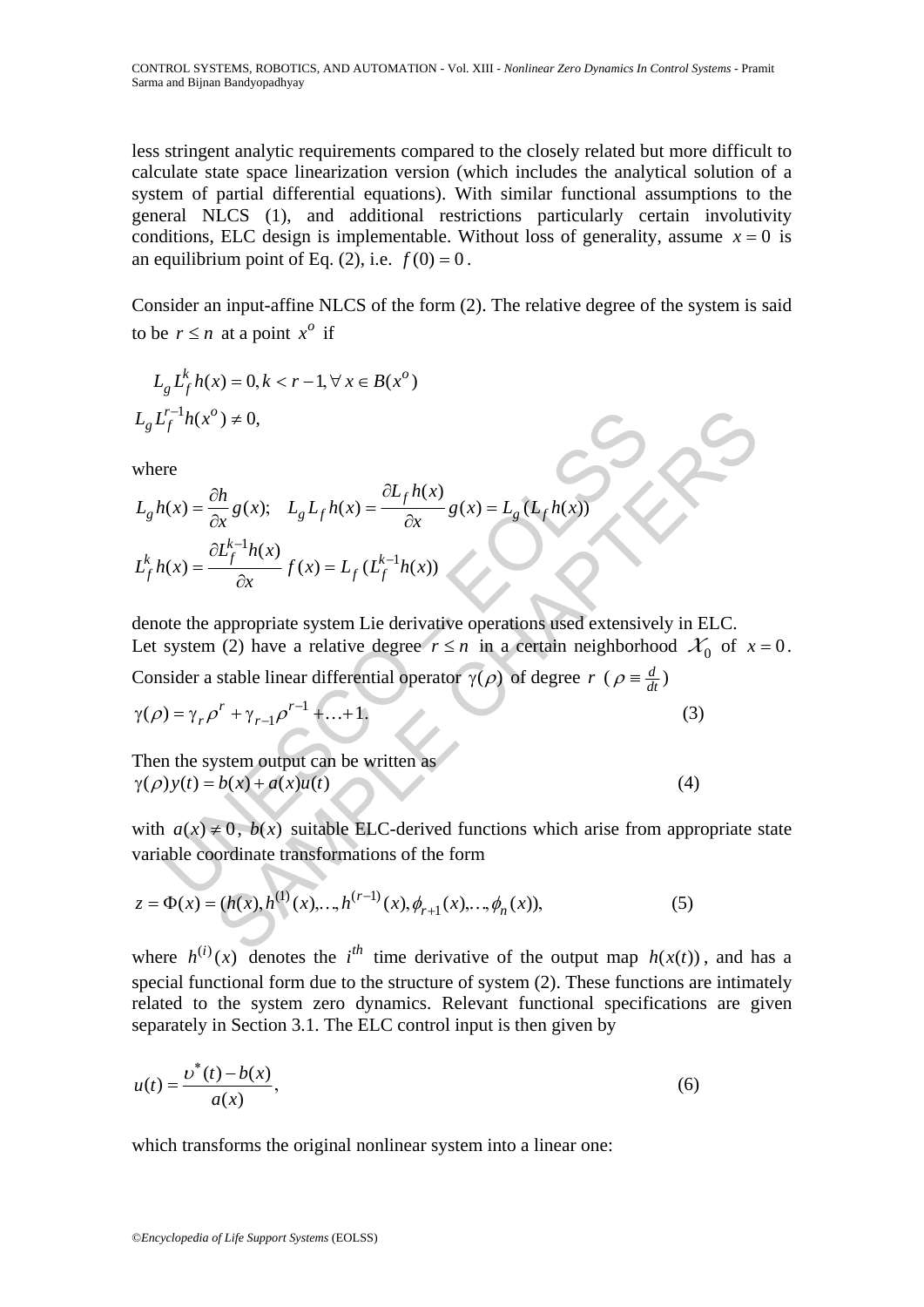CONTROL SYSTEMS, ROBOTICS, AND AUTOMATION - Vol. XIII - *Nonlinear Zero Dynamics In Control Systems* - Pramit Sarma and Bijnan Bandyopadhyay

$$
\gamma(\rho)y(t) = v^*(t),\tag{7}
$$

where  $v^*(t)$  is an external signal, usually some form of linear control given by

$$
v^*(t) = L[e(t)],\tag{8}
$$

where *L* is a linear operator representing the control law, and  $e(t) = y(t) - y_R(t)$  is the reference model/trajectory tracking error. Feasibility of ELC design implicitly ensures stability, in the sense of a system that is stabilizable by external linear control.

ELC structure and design represent a key point of departure from linear systems, and provide a sound basis for constructing extended and generalized NLCS models and control designs.

#### **2.2. Backstepping Control**

from designs.<br> **Backstepping Control**<br>
kstepping is an iterative analytic controller design procedure<br>
leles of special structure, similar to the form of Eq. (2). It can<br>
ere 1, and allows stable system inversion (and hen digns.<br> **Example Control**<br>
igns.<br> **Example Control**<br>
igns.<br> **Example Control**<br>
igns.<br> **Example Control**<br>
find an output z that has a passivity property, i.e. demonstrates a relation<br>
and allows stable system inversion (an Backstepping is an iterative analytic controller design procedure for systems with models of special structure, similar to the form of Eq. (2). It can be used on such systems to find an output  $\zeta$  that has a passivity property, i.e. demonstrates a relative degree 1, and allows stable system inversion (and hence zero dynamics). A system with input  $u(t)$  and output  $z(t)$  is *passive* if there exists a nonnegative storage function  $U(x(t), t)$  with the property

$$
\int_0^T u(t)z(t)dt \ge U(x(T),T) - U(x(0),0).
$$
 (9)

In practice passivity is a very strong requirement. An appropriate passive system can be rendered asymptotically stable by the simple output feedback  $u(t) = -z(t)$ . The recursive backstepping design generates a passive system given a system in a specific form.

Some manipulations and simplifications can often allow the state description to be rewritten in a special input-linear form, convenient for backstepping design. Let  $\bar{x}_i$ denote the first *i* components of *x*. A vector or matrix function  $\phi$  is said to be lower triangular dependent (strictly) on *x* if the  $i^{th}$  row is a function at most of  $\vec{x}_i$  $(\vec{x}_{i-1})$ . Consider the system

$$
\dot{x} = Fx + \tilde{f}(x) + gu \tag{10}
$$

where  $\tilde{f}(x)$  is lower triangular dependent on *x*, *F* is a zero matrix save for 1's on the upper diagonal, and *g* is a zero vector save for the last entry being 1. It is said to be in "strict feedback form". Somewhat analogous to ELC design, the backstepping algorithm starts by defining an invertible coordinate transformation generating an auxiliary state variable  $z = \Phi_x(x)$  of the affine form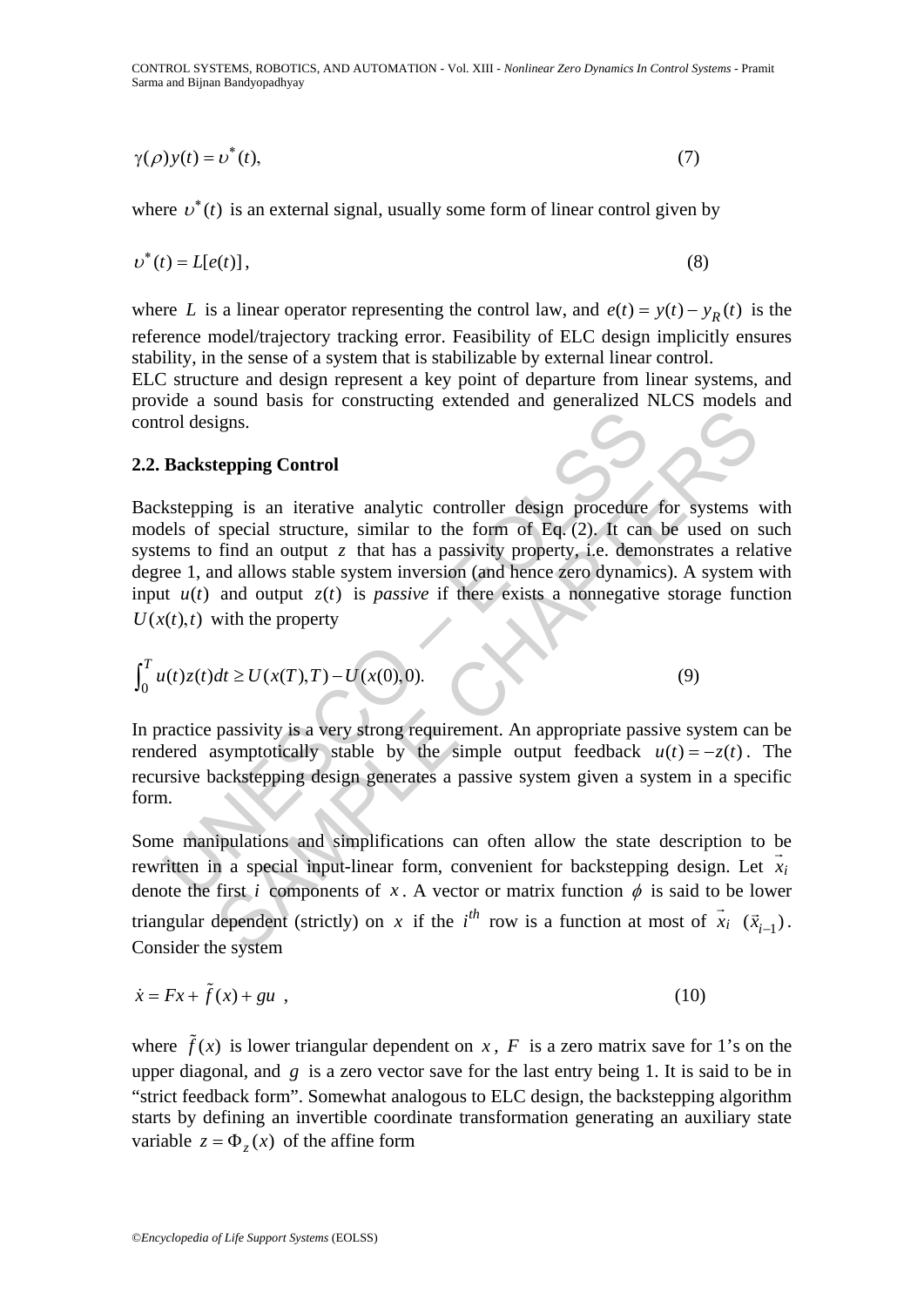CONTROL SYSTEMS, ROBOTICS, AND AUTOMATION - Vol. XIII - *Nonlinear Zero Dynamics In Control Systems* - Pramit Sarma and Bijnan Bandyopadhyay

$$
z = x + F^T \phi(x) \tag{11}
$$

and an auxiliary input  $v = \Phi_{v}(x, u)$  of the affine form

$$
\upsilon = u + g^T \phi(x),\tag{12}
$$

where  $\phi$  is lower triangular dependent on *x*, and to be determined. This generates a transformed system with the same structure as Eq. (10)

$$
\dot{z} = Fz + \tilde{\phi}(z) + g\upsilon \tag{13}
$$

and leads to the backstepping transformation function

$$
\phi(x) = \tilde{f}(x) + F^T \left[ \nabla_x \phi(x) \right] (Fx + \tilde{f}(x)) - \tilde{\phi}(x + F^T \phi(x)), \tag{14}
$$

which depends on the selection of an appropriate lower triangular dependent structure for  $\tilde{\phi}(z)$ . Since  $\phi$  is lower triangular dependent on x, Eq. (14) is used to construct it row by row.

This yields the core backstepping design for strict feedback systems. It is a purely structural design, which does not necessarily insure stability. Stability can be enforced by selecting

$$
\tilde{\phi}(z) = -(F^T + C(z,t))z \tag{15}
$$

 $\tilde{\theta}(z) = \tilde{f}(x) + F^T [\nabla_x \phi(x)] (Fx + \tilde{f}(x)) - \tilde{\phi}(x + F^T \phi(x)),$ <br>
ch depends on the selection of an appropriate lower triangular d<br>  $\tilde{\phi}(z)$ . Since  $\phi$  is lower triangular dependent on x, Eq. (14) is t<br>
by row.<br>
s yields th  $S(t) + F^T [\nabla_x \phi(x)] (Fx + \tilde{f}(x)) - \tilde{\phi}(x + F^T \phi(x))$ .<br>
Then the selection of an appropriate lower triangular dependent structure  $\phi$  is lower triangular dependent on x, Eq. (14) is used to construction<br>
the core backstepping de with  $C(z,t)$  lower triangular dependent on *z* and positive semidefinite but otherwise arbitrary. Selection of the Lyapunov function  $V(z) = \frac{1}{2} z^T z$  then demonstrates stability for this system.

#### **2.3. Differentially Flat Control**

Consider the general NLCS of Eq. (1) in multi-input/multi-output (MIMO) form with  $u \in \mathbb{R}^m$ , where  $f(0,0) = 0$  and

$$
\text{rank}\left[\frac{\partial f}{\partial u}(0,0)\right] = m.
$$

Many such systems are expressible in *differentially flat* form, i.e. with some outputs such that states and inputs can be expressed in terms of those outputs and a finite number of their derivatives.

Flatness is not a generic property of a control system. Requirements for a differentially flat controller (DFC) design are summarized in the model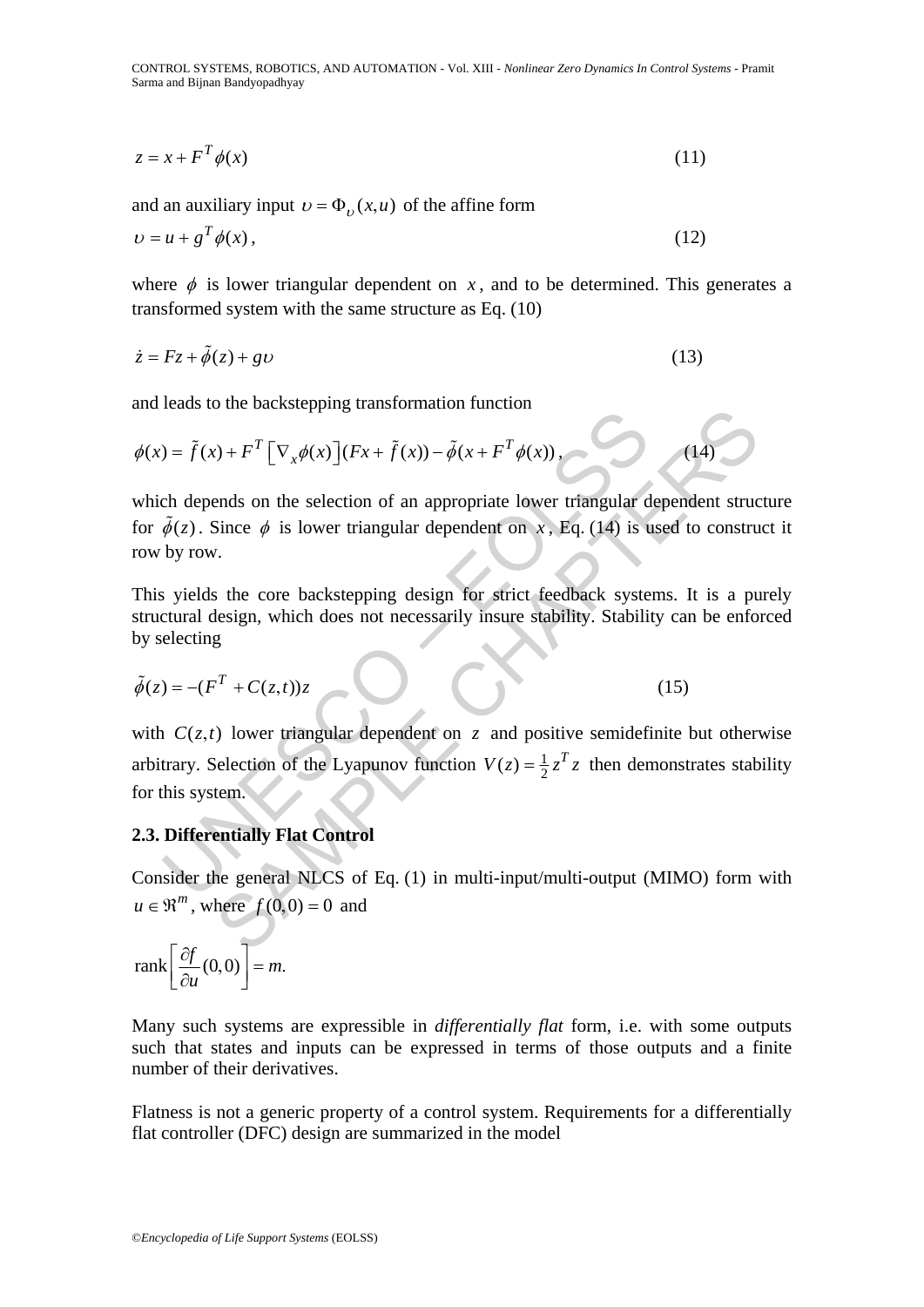$$
\dot{x} = f(x, u)
$$
\n
$$
y = h_Y(x)
$$
\n
$$
z = h_Z(x, \overline{u}^{(y)})
$$
\n
$$
x = \psi_X(\overline{z}^{(\alpha)})
$$
\n
$$
u = \psi_U(\overline{z}^{(\beta)})
$$
\n(16)

for some maps  $\psi_X$  and  $\psi_U$ . Here *y* are the tracking outputs, and *z* the flat outputs. The notation

$$
\overline{p}^{(\delta)} = (p, \dot{p}, \dots, p^{(\delta)})
$$
\n<sup>(17)</sup>

denotes a system flag which stacks some system input, or output, and their derivatives up to order δ . This is equivalent to finding a regular *endogenous* dynamic feedback compensator of the form

$$
\dot{w} = a(x, w, v) \tag{18}
$$

$$
u = b(x, w, v)(w \in \mathbb{R}^q, v \in \mathbb{R}^m),
$$

where  $a(0, 0, 0) = 0$  and  $b(0, 0, 0) = 0$ . Regularity implies the invertibility of (18) with input  $\nu$  and output  $\mu$ ; and a diffeomorphism

$$
\xi = \Phi(x, w)(\xi \in \mathfrak{R}^{n+q}),\tag{19}
$$

 $-(p, p, ..., p)$ <br>
otes a system flag which stacks some system input, or output, and<br>
co order  $\delta$ . This is equivalent to finding a regular *endogenous*<br>
pensator of the form<br>  $= a(x, w, v)$ <br>  $= b(x, w, v)(w \in \mathbb{R}^q, v \in \mathbb{R}^m)$ ,<br>
re which transform the dynamic feedback system of Eqs. (18)-(19) into a controllable linear system of the form  $\dot{\xi} = F\xi + Gv$ . An additional linear invertible transformation (and at most a static state feedback) converts this linear system into the Brunovsky canonical form

$$
p^y = (p, p, ..., p^y)
$$
\ndenotes a system flag which stacks some system input, or output, and their derivat up to order  $\delta$ . This is equivalent to finding a regular *endogenous* dynamic feedback  
\ncompensator of the form  
\n
$$
\dot{w} = a(x, w, v)
$$
\n
$$
u = b(x, w, v)(w \in \mathbb{R}^q, v \in \mathbb{R}^m),
$$
\nwhere  $a(0, 0, 0) = 0$  and  $b(0, 0, 0) = 0$ . Regularity implies the invertibility of (18)  
\ninput v and output u; and a diffeomorphism  
\n
$$
\xi = \Phi(x, w)(\xi \in \mathbb{R}^{n+q}),
$$
\n(19)  
\nwhich transform the dynamic feedback system of Eqs. (18)-(19) into a control  
\nlinear system of the form  $\xi = F\xi + Gv$ . An additional linear invertible transform  
\n(and at most a static state feedback) converts this linear system into the Bruno  
\ncanonical form  
\n
$$
z_1^{(v_1)} = y_1
$$
\n(20)  
\n
$$
z_{m}^{(w_m)} = v_m
$$

where  $v_1, ..., v_m$  are the controllability indices. Then  $Z = (z_1, ..., z_1^{(v_1-1)}, ..., z_m, ..., z_m^{(v_m-1)})$ is another basis for  $\xi$ -space, or there exists an invertible  $(n + q) \times (n + q)$  matrix *T* such that  $Z = T\xi$ . Therefore  $Z = T\Phi(x, w)$  and invertibility implies

$$
(x, w) = \Phi^{-1}(T^{-1}Z). \tag{21}
$$

 $z = (z_1, ..., z_m)$  is precisely the *desired* flat output. From Eqs. (18), (20) and (21), where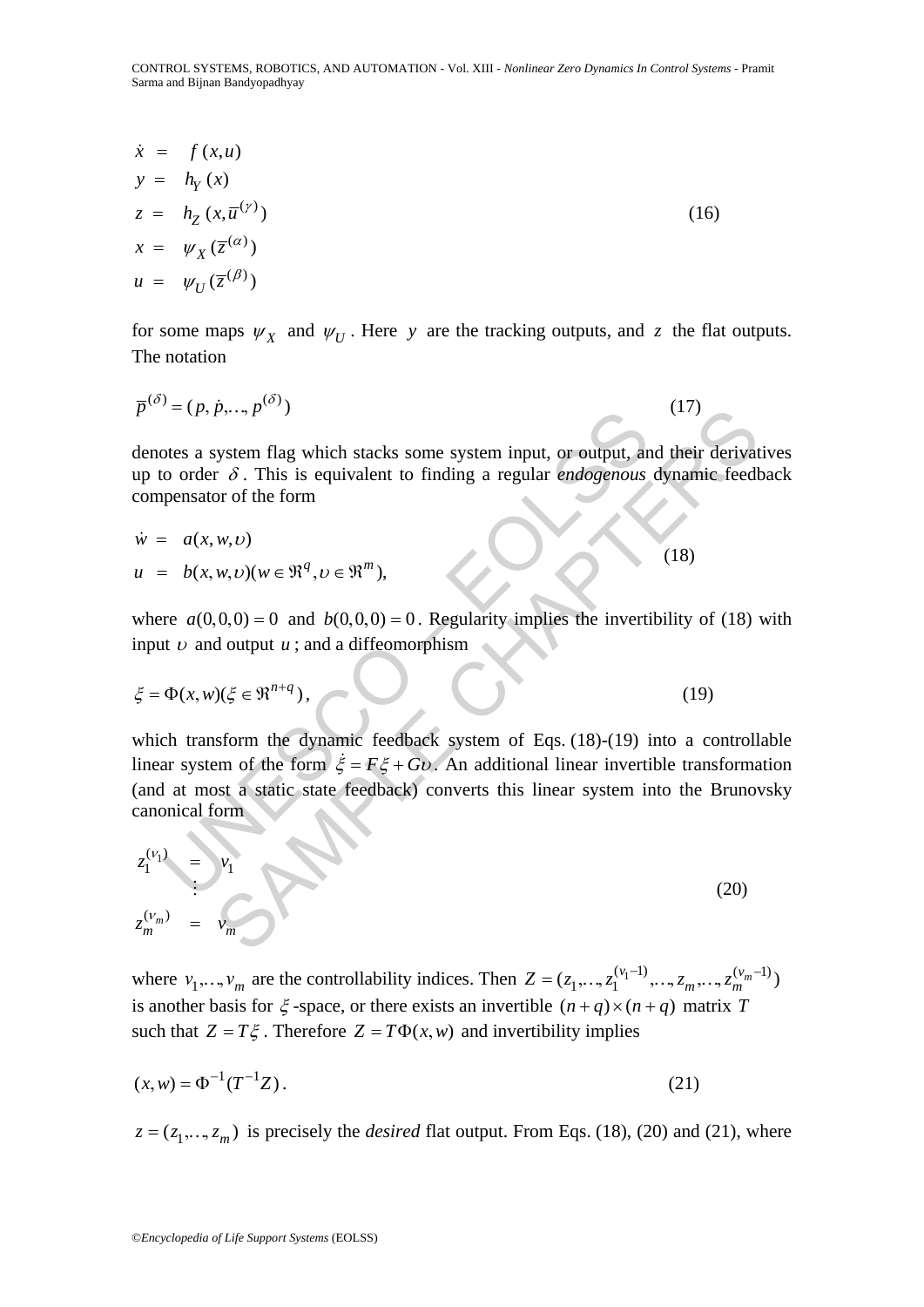$u = b(\Phi^{-1}(T^{-1}Z), \nu)$  and  $v_i = z_i^{(v_i)}$ , x and u can be expressed as analytic functions of this flat output and a finite number of its derivatives namely the appropriate maps  $\psi_{\chi}$ and  $\psi_U$  as shown in Eq. (16). The dynamic feedback is endogenous if and only if the converse also holds, namely that the flat output *z* can be expressed as an analytic function of *x* , *u* and a finite number of its derivatives, or

$$
z = h_Z(x, \overline{u}^{(\gamma)})
$$
\n(22)

as in Eq.  $(16)$ . Eqs.  $(21)$  and  $(22)$  imply that *w* can be expressed as a function of  $(x, \overline{u}^{(\kappa)})$  for some integer  $\kappa$ , hence the dynamic extension is endogenous.

A key benefit of flat systems is the recovery of system and input information without explicit integration of the system equations. DFC design differs somewhat from the methods described above in Sections 2.1 and 2.2. First, a set of flat outputs has to be verified by the designer. Unlike the constructive topological methods of backstepping and ELC, currently there are no well defined checkability conditions to find flat outputs, a current limitation of this powerful technique.

ey benefit of flat systems is the recovery of system and input ir<br>licit integration of the system equations. DFC design differs s<br>hods described above in Sections 2.1 and 2.2. First, a set of flat<br>fied by the designer. Un efit of flat systems is the recovery of system and input information wite<br>geration of the system equations. DFC design differs somewhat from<br>escribed above in Sections 2.1 and 2.2. First, a set of flat outputs has to<br>the Given a verified flat output, however, produces several desirable features for DFC design. A flat system is equivalent to a linear system, via at most a dynamic feedback. This feature bears a strong conceptual resemblance to the ELC structure, with the advantage of allowing stabilization across an entire trajectory, rather than in the local region of an equilibrium point. A unique and powerful feature of flat systems is the generation of an explicit two-degree-of-freedom (2-dof) trajectory-driven controller design. Given a predetermined reference output trajectory  $y_R$ , an open-loop feedforward control  $u_R$  can be generated via the state-input/flat flag maps  $\psi_X$  and  $\psi_U$ given in Eq. (16). If the model is sufficiently good, and there are no significant noise and disturbance signals, the trajectory will be tracked exactly.

*Outline of a feedforward-feedback* 2*-dof DFC design* To compensate for noise, disturbances and model mismatch, an auxiliary linear feedback compensator is designed as follows. Let the system vector  $(x_R(t), y_R(t), u_R(t))$  be an instance of the feedforward reference system trajectory  $(\vec{x}_R, \vec{y}_R, \vec{u}_R)$  generated as above with  $(x(t), y(t), u(t))$ instantaneous values of the system vector. In general  $u(t) \neq u_R(t)$ . The instantaneous actual and reference flat outputs are reconstructed as

$$
z(t) = h_Z(x(t), \overline{u}^{(\gamma)}(t))
$$
  
\n
$$
z_R(t) = h_Z(x_R(t), \overline{u}^{(\gamma)}_R(t)).
$$
\n(23)

Define  $e_Z(t) = z(t) - z_R(t)$  as the *flat output* tracking error. Then in analogy to the ELC design procedure, choose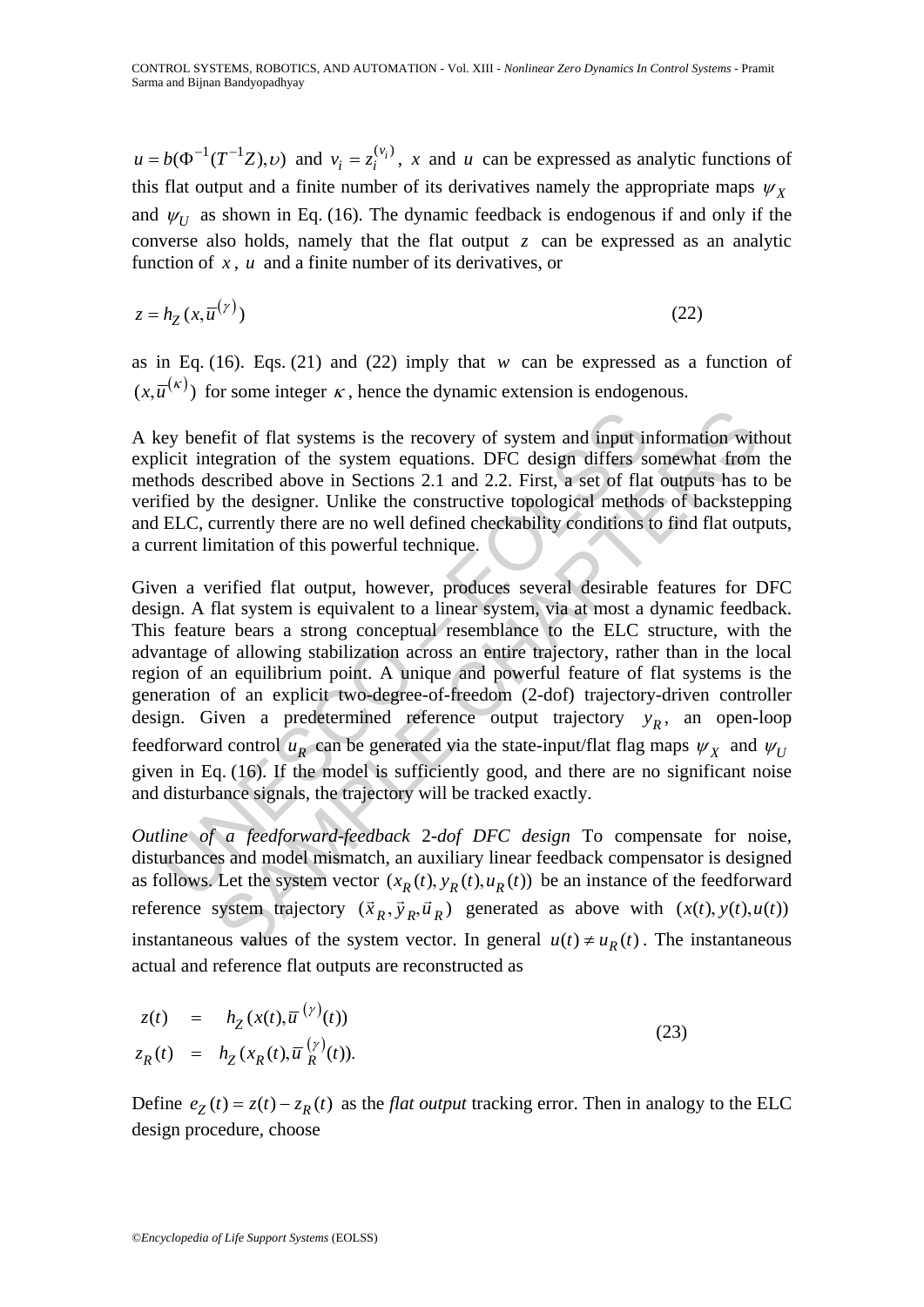CONTROL SYSTEMS, ROBOTICS, AND AUTOMATION - Vol. XIII - *Nonlinear Zero Dynamics In Control Systems* - Pramit Sarma and Bijnan Bandyopadhyay

$$
v_i(t) = L_i[e_{Z,i}(t)]; \ i = 1,...,m,
$$
\n(24)

where  ${L_i}_{i=1}^m$  are SISO linear operators representing linearized feedback control laws for the decoupled linear system (20). Eq. (20) is used to construct the new flat output  $z(t)$ . Finally the overall control input is calculated using the map (16)

$$
u(t) = \psi_U\left(\overline{z}^{(\beta)}(t); e_Z(t)\right),\tag{25}
$$

thecase of perfect tracking,  $e_Z = 0$ , so that  $u = u_R$ . This formulate of selected flat outputs to be the same as the number of imptracking outputs do not coincide, a zero dynamics is generated. The are discussed further i r of perfect tracking,  $e_Z = 0$ , so that  $u \equiv u_R$ . This formulation requires<br>selected flat outputs to be the same as the number of inputs. When the<br>g outputs do not coincide, a zero dynamics is generated. The implication<br>cu which can be expressed as a sum of feedback and feedforward controllers or  $u = u_{fb} + u_{ff}$ . Here  $u_{ff} = u_R$ , so that the effective feedback correction is  $u_{fb} = u - u_R$ . In the case of perfect tracking,  $e_Z = 0$ , so that  $u = u_R$ . This formulation requires the number of selected flat outputs to be the same as the number of inputs. When the flat and tracking outputs do not coincide, a zero dynamics is generated. The implications of this are discussed further in Section 4.5.

-

-

-

TO ACCESS ALL THE **39 PAGES** OF THIS CHAPTER, Click here

#### **Bibliography**

Chen, C.-T.,( 1984) *Linear System Theory and Design*, 662pp.Holt, Rinehart and Winston, Inc.. [This book is a comprehensive coverage of linear controller and observer design].

Devasia, S., D. Chen and B. Paden, (1996) "Nonlinear Inversion-based Output Tracking", *IEEE Trans*. *Autom*. *Contr*., **41**(7), 930-942. [This paper covers a recursive procedure to perform tracking of NMP systems by extracting an alternate stable inverse dynamics].

Doyle, F.J., F. Allgower and M. Morari, (1996) "A Normal Form Approach to Approximate Input-Output Linearization for Maximum Phase Nonlinear SISO Systems", *IEEE Trans*. *Autom*. *Contr*., **41**(2), 305. [This paper covers a method of handling SISO NMP nonlinear systems with antistable zero dynamics].

Fliess, M., (1990) "Generalized Controllable Canonical Forms for Linear and Nonlinear Dynamics", *IEEE Trans*. *Autom*. *Contr*., **35**(9), 994-1001. [This paper introduces novel observable and controllable canonical forms for nonlinear systems].

Fliess, M., J. Levine, P. Martin and P. Rouchon, (1995) "Flatness and Defect in Nonlinear Systems: Introductory Theory and Applications", *Int*. *J*. *Contr*., **61**(6), 1327-1361. [This paper introduces the concept of differential flatness in nonlinear control systems].

Goodwin, G.C., O. Rojas and H. Takata, (2001) "Nonlinear Control via Generalized Feedback Linearization using Neural Networks", *Asian J*. *Contr*., **3** , 79-88. [This paper includes the formulation of a semi-analytic nonminimum phase nonlinear control technique].

Grizzle, J.W., M.D. Di Benedetto, F. Lamnabhi-Lagarrigue, (1994) "Necessary Conditions for Asymptotic Tracking in Nonlinear Systems", *IEEE Trans*. *Autom*. *Contr*., **39**(9), 1782-1794. [This paper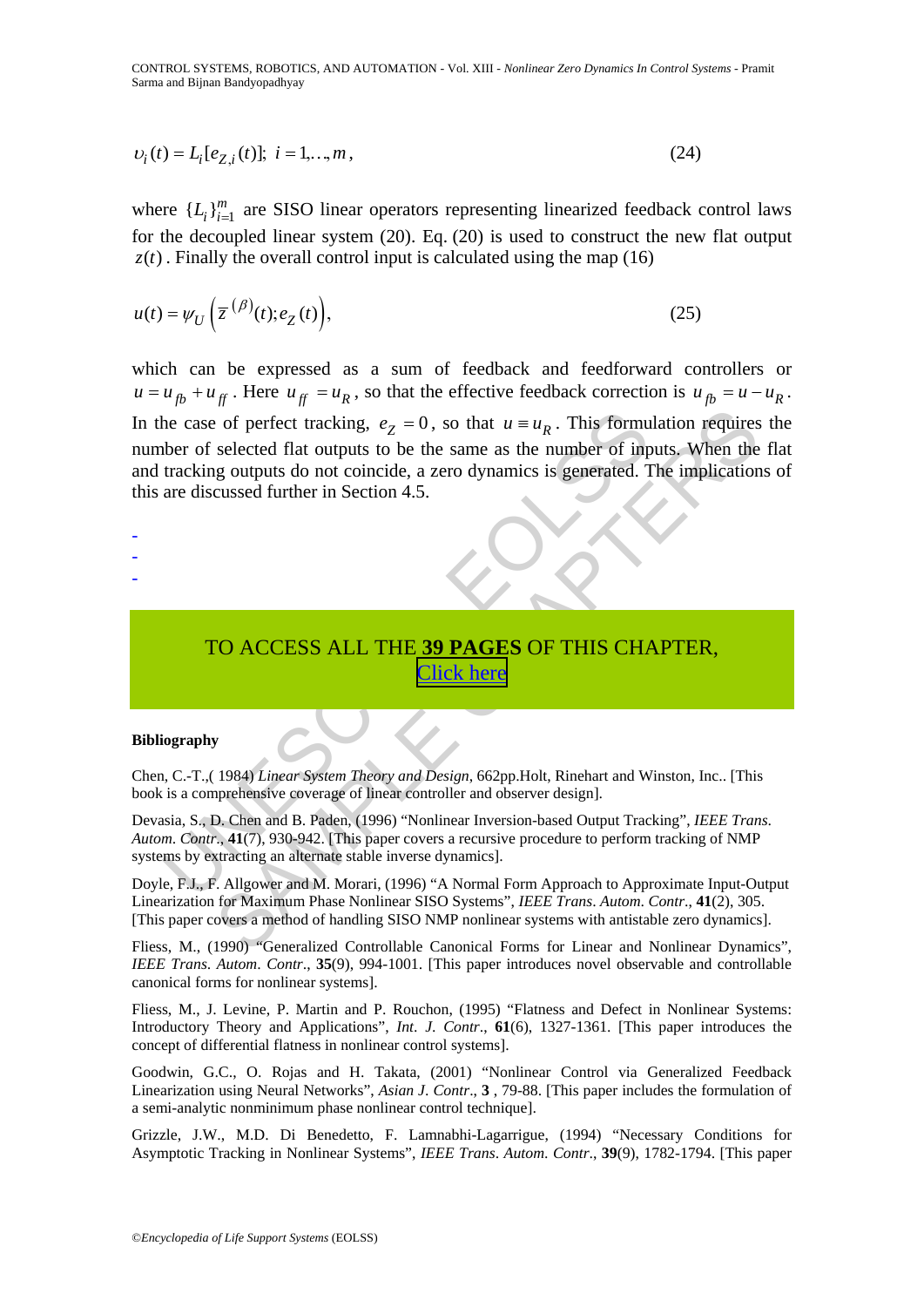covers key necessary conditions including a minimum phase nature required for analytic tracking control laws].

Isidori, A. (1995) *Nonlinear Control Systems*, 549pp.Third Edition, Springer-Verlag. [This book is a comprehensive coverage of differential geometry-based nonlinear controller design for the class of inputaffine nonlinear systems].

Isidori, A., S. Sastry, P. Kokotovic and C. Byrnes, (1992) "Singularly Perturbed Zero Dynamics of Nonlinear Systems", *IEEE Trans*. *Autom*. *Contr*., **37**(10), 1625-1631. [This paper analyzes the zero dynamics of two-time scale or perturbed nonlinear systems].

M. Krstic, I. Kanellakopoulos and P. Kokotovic, (1994) "Nonlinear Design of Adaptive Controllers for Linear Systems", *IEEE Trans*. *Autom*. *Contr*., **39**(4), 738-752. [This paper covers adaptive backstepping techniques].

van Nieuwstadt, M. and R.M. Murray, (1998) "Real Time Trajectory Generation for Differentially Flat Systems", *Int*. *J*. *Rob*. *Nonlin*. *Contr*., **8**(11), 995-1020. [This paper covers semi-numerical methods of using flat systems for real-time feedforward trajectory generation with feedback control].

Nijmeier, H. and A. van der Schaft, (1996) *Nonlinear Dynamical Control Systems*,467pp. Springer-Verlag. [This book contains a detailed review of analytic nonlinear control systems].

Sira-Ramirez, H., (1993) "A Dynamical Variable Structure Control Strategy in Asymptotic Output Tracking Problems", *IEEE Trans*. *Autom*. *Contr*., **38**(4), 615-620. [This paper covers nonlinear observable canonical form model-based VSC design].

g flat systems for real-time feedforward trajectory generation with feedback concicier, H. and A. van der Schaft, (1996) *Nonlinear Dynamical Control Sys*<br>g. [This book contains a detailed review of analytic nonlinear cont tens for real-time feedforward trajectory generation with feedback control].<br>
and A. van der Schaft, (1996) *Nonlinear Dynamical Control Systems*,467pp. Spri<br>
book contains a detailed review of analytic nonlinear control Sira-Ramirez, H. and O. Llanes-Santiago, (1994) "Dynamical Discontinuous Feedback Strategies in the Regulation of Nonlinear Chemical Processes", *IEEE Trans*. *Contr*. *Sys*. *Technol*., **2**(1), 11-21. [This paper covers nonlinear observable canonical form model-based VSC, PWM and PFM controller design in nonlinear process systems].

Schauer, T., K.J. Hunt, J.C. Kalkkuhl and U. Korn, (2000) "Output Tracking of a Bioreactor with Nonminimum Phase Characteristic", *Proc*. *American Contr*. *Conf*., 5, 3338-3342. [This paper covers the control of a nonminimum phase nonlinear bioreactor].

Tomlin, C.J. and S.S. Sastry, (1997) "Bounded Tracking for Nonminimum Phase Nonlinear Systems with Fast Zero Dynamics", *Int*. *J*. *Contr*., **68**(4), 819-847. [This paper unifies several methods dealing with the control of slightly nonminimum phase nonlinear systems].

Wright, R.A. and C. Kravaris, (1992) "Nonminimum Phase Compensation for Nonlinear Processes", *AIChE J*., **38**(1), 26-40. [This paper covers the control of a class of NMP nonlinear systems based on the Smith predictor].

#### **Further Reading**

Note: References are indexed by author and title list. Details are in the Bibliography.

*Exact/Feedback Linearizing Control:*

Isidori, A. *Nonlinear Control Systems*

Nijmeier, H. and A. van der Schaft, *Nonlinear Dynamical Control Systems*

*Backstepping Control:*

M. Krstic, I. Kanellakopoulos and P. Kokotovic, "Nonlinear Design of Adaptive Controllers for Linear Systems"

*Differentially Flat Control:*

Fliess, M., J. Levine, P. Martin and P. Rouchon, "Flatness and Defect in Nonlinear Systems: Introductory Theory and Applications"

van Nieuwstadt, M. and R.M. Murray, "Real Time Trajectory Generation for Differentially Flat Systems"

*Variable Structure Control:*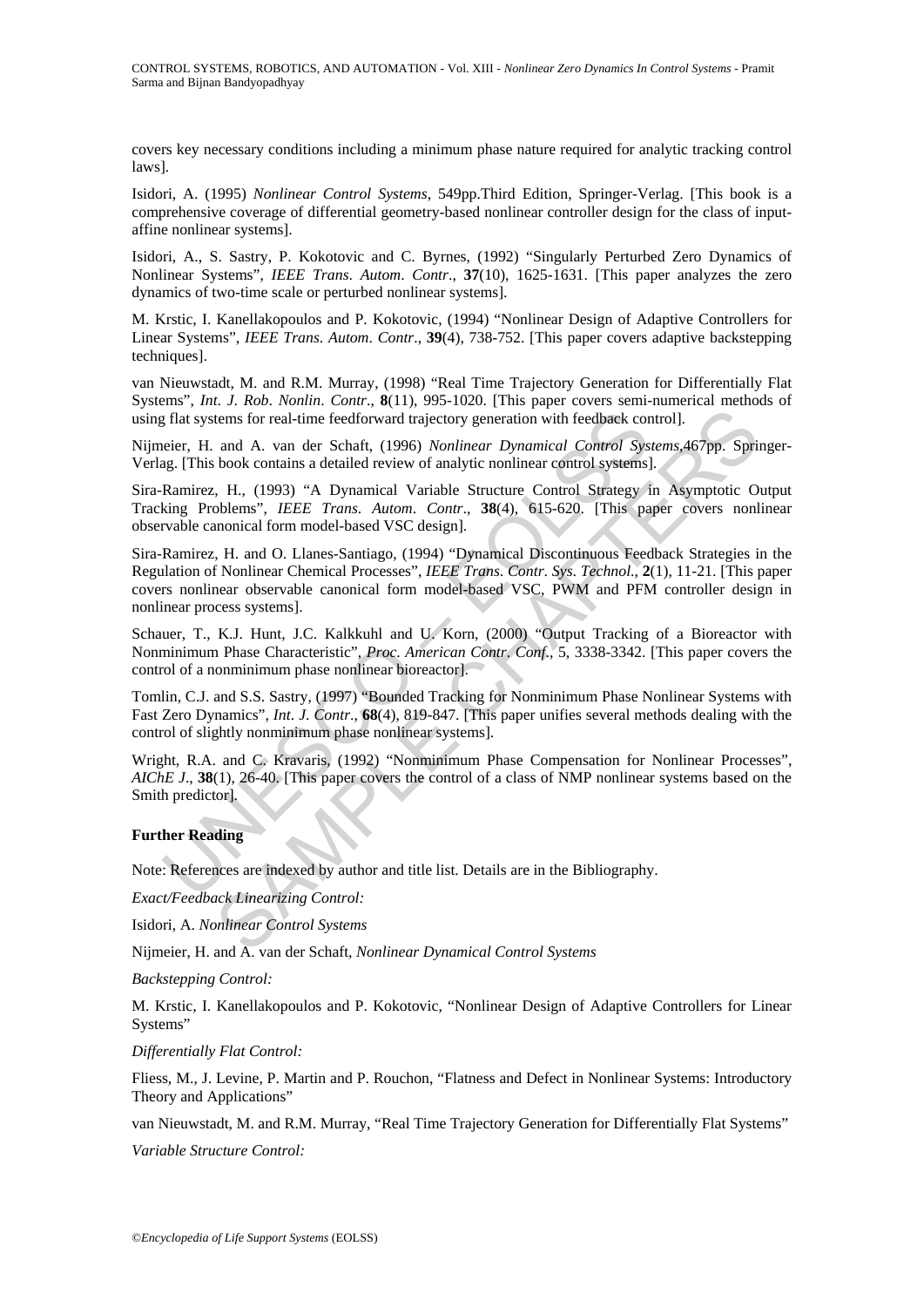Sira-Ramirez, H., "A Dynamical Variable Structure Control Strategy in Asymptotic Output Tracking Problems"

Sira-Ramirez, H. and O. Llanes-Santiago, "Dynamical Discontinuous Feedback Strategies in the Regulation of Nonlinear Chemical Processes"

*Zero Dynamics in Linear Systems:*

Isidori, A. *Nonlinear Control Systems*

*Linear Nonminimum Phase Control Systems:*

Isidori, A. *Nonlinear Control Systems* 

Wright, R.A. and C. Kravaris, "Nonminimum Phase Compensation for Nonlinear Processes"

*Restricted Input-Affine:*

Doyle, F.J., F. Allgower and M. Morari, "A Normal Form Approach to Approximate Input-Output Linearization for Maximum Phase Nonlinear SISO Systems"

Wright, R.A. and C. Kravaris, "Nonminimum Phase Compensation for Nonlinear Processes"

#### *Semi-analytic Input-Affine:*

Goodwin, G.C., O. Rojas and H. Takata, "Nonlinear Control via Generalized Feedback Linearization using Neural Networks"

*Slightly NMP Input-Affine:*

Isidori, A., S. Sastry, P. Kokotovic and C. Byrnes, "Singularly Perturbed Zero Dynamics of Nonlinear Systems"

Devasia, S., D. Chen and B. Paden, "Nonlinear Inversion-based Output Tracking"

#### **Biographical Sketches**

**Pramit Sarma** received the B.Tech. degree in chemical engineering from the Indian Institute of Technology – Bombay, Mumbai, India, in 1987, the M.Ch.E. degree in process systems engineering from the Illinois Institute of Technology, Chicago, USA, in 1991, and the Ph.D. degree in process control from the Indian Institute of Technology – Bombay, Mumbai, India, in 2000.

arization for Maximum Phase Nonlinear SISO Systems"<br>
Arization for Maximum Phase Nonlinear SISO Systems"<br>
Arth, R.A. and C. Kravaris, "Nonminimum Phase Compensation for Nonlinear P<br>
4malytic Input-Affine:<br>
Iwin, G.C., O. R Communist Physical Communistic Communistic Communistic Communistic Communistic Communistic Communistic Communistic Communistic Communistic Communistic Communistic Communistic Communistic Communistic Communistic Communistic He joined as Research Assistant at the Department of Chemical Engineering, University of Tennessee at Knoxville, USA, in nonlinear and intelligent process control methods, in 1991. He then held the post of Senior Process Engineer in a chemical process design house, KNIK Chemical Engineers, Mumbai, India, from 1993 to 1997. Following the Ph.D., he worked as an independent process systems consultant for a year in Mumbai, India, and then proceeded as postdoctoral Research Associate in the Process Systems Group, at the Department of Chemical and Biomolecular Engineering, University of Pennsylvania, Philadelphia, USA, from 2001 to 2002. Currently he is Technology Consultant for Advanced Process Control, to the manufacturing conglomerate Aditya Birla Group in Mumbai, India.

His research interests include nonlinear-intelligent control and identification, including feedback linearization, fuzzy-neural control, genetic algorithms and multivariate statistical process control; and process systems methods including bifurcation analysis, process modeling and design. He has published about 10 papers in journals and conferences. He is a Member of AIChE, Computing and Systems Technology Division, IEEE Control Systems, and Systems, Man and Cybernetics Societies, and Sigma Xi.

**Bijnan Bandyopadhyay** received the B.E. degree in electronics and telecommunication engineering from the University of Calcutta, Kolkata, India in 1978, and the Ph.D. degree in electrical engineering from the Indian Institute of Technology, Delhi, India in 1986.

In 1987, he joined the interdisciplinary programme in Systems and Control Engineering at the Indian Institute of Technology – Bombay, Mumbai, India as a faculty member, where he is currently Professor and Convener. He visited the Center for System Engineering and Applied Mechanics, Université Catholique de Louvain, Louvain-la-Neuve, Belgium, in 1993. In 1996 he was with the Lehrstuhl für Elecktrische Steuering und Regelung, Ruhr Universitat Bochum, Bochum, Germany, as an Alexander van